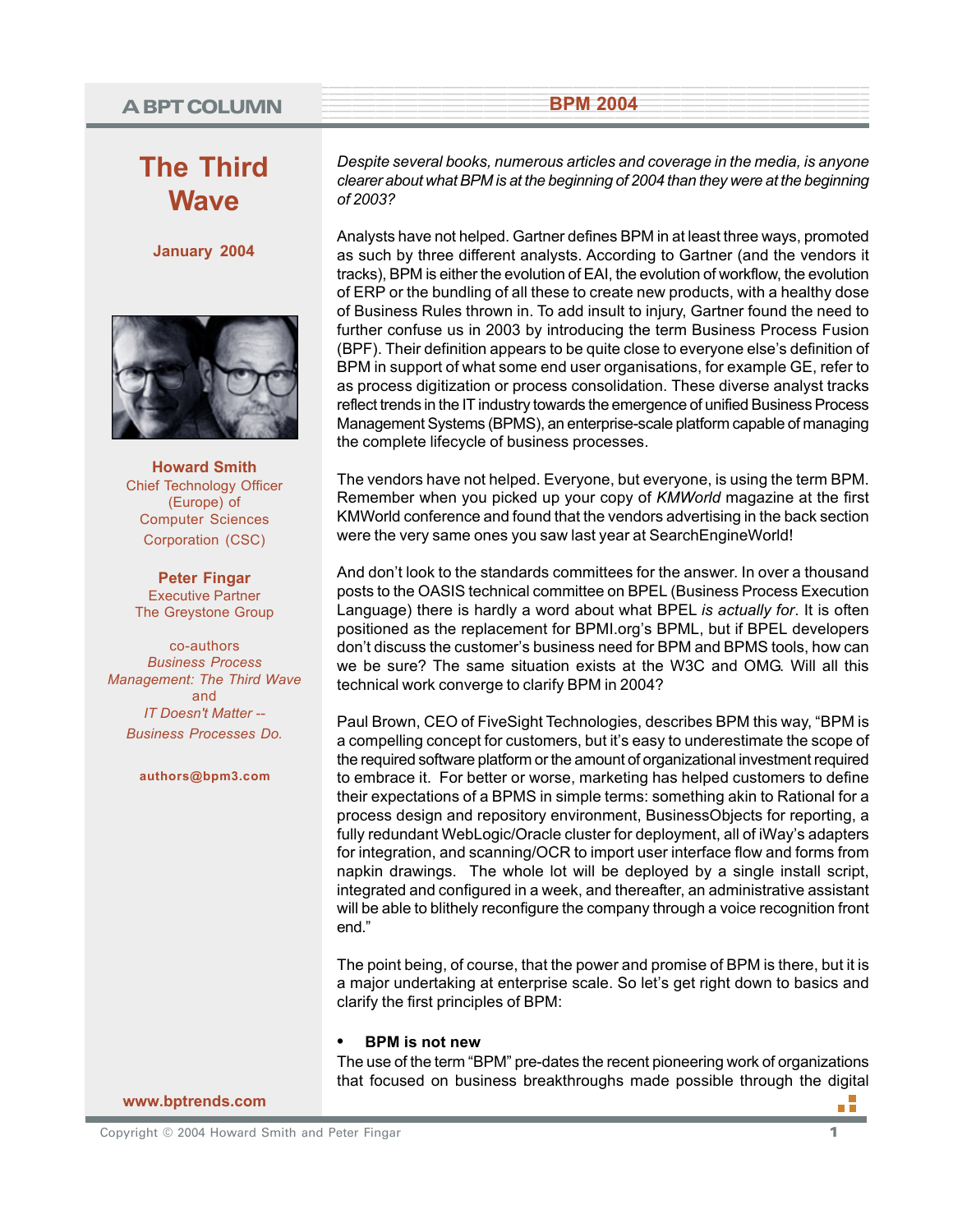### **The Third Wave**

**by Howard Smith and Peter Fingar**

**January 2003**

management of end-to-end business processes, specifically, BPMI.org. Most commentators agree that the term "BPM" was used to distinguish modern ways of improving processes from the older reengineering methods—and, of course, to avoid using that dirty word, reengineering. BPMI.org was founded in 1999. The co-founders interpreted BPM as a focus on end-to-end process improvement, through digital management of the entire business process lifecycle: the discovery, design, deployment, execution, operation, analysis and optimization of business processes. In another sense, the need for business process *management* can be traced back to the emergence of management theories in the 1920s, but only now do powerful computer-assisted capabilities show promise for realizing management theory in practice.

**Example 19 April 2004 BPM 2004** 

#### **• Business processes exist**

BPMI.org and other organizations furthering the advancement of BPM did not invent business processes. They have been implicit since the beginning of business and commerce. Whether we choose to call them business processes, practices, work activities, procedures, workflows or whatever, businesses have always had business processes. They *are* the work, and how the work gets done; they exist quite independently of any technology.

### **• Many business disciplines are BPM in other clothes**

Just as business processes exist, whether we choose to call them processes, outputs, services, supply chains, work patterns or collaboration, *business process management* exists, albeit mostly implicitly. BPM efforts go by many names, including industrial engineering, ISO certification, Six Sigma, business process improvement (BPI), business process re-engineering (BPR), Rummler-Brache, Integrated Definition Function Modeling (IDEF0) and Lean thinking, to name a few. Rooted in the heritage of practices across numerous industries, they are manifestations of the same thing. They seek to understand and improve business processes. They are, as we say *process* work: work with processes (i.e. management) and work in processes (i.e. participation).

## **• BPM tools can only be developed if BPM can be defined**

If we want to enjoy the same productivity gains in our BPM work as we enjoy in such diverse fields as financial analysis and computer-assisted manufacturing, we'll need tools, and we know of no better tool for knowledge work with business processes than the digital computer. Such tools, what we call Business Process Management Systems (BPMS), will need to represent business processes in the computer system so that they can be directly manipulated by business analysts. To do this, developers of BPMS software will need to define a digital representation for business process, just as today we have comprehensible digital representations for documents, data, spreadsheets and 3D product design. Under the cover of such systems, strong theoretical underpinnings are needed to ensure the integrity of the process representations; while above this foundation, the renderings of digital business processes must be intuitive and map to the mental models of the business users. For example, if we are speaking of a check writing process, just digitally render a good old-fashioned check—everyone knows how to write a check, no training needed. While this is a trivial example, when you think BPMS, think CAD/CAM and you'll have the idea. The BPMS is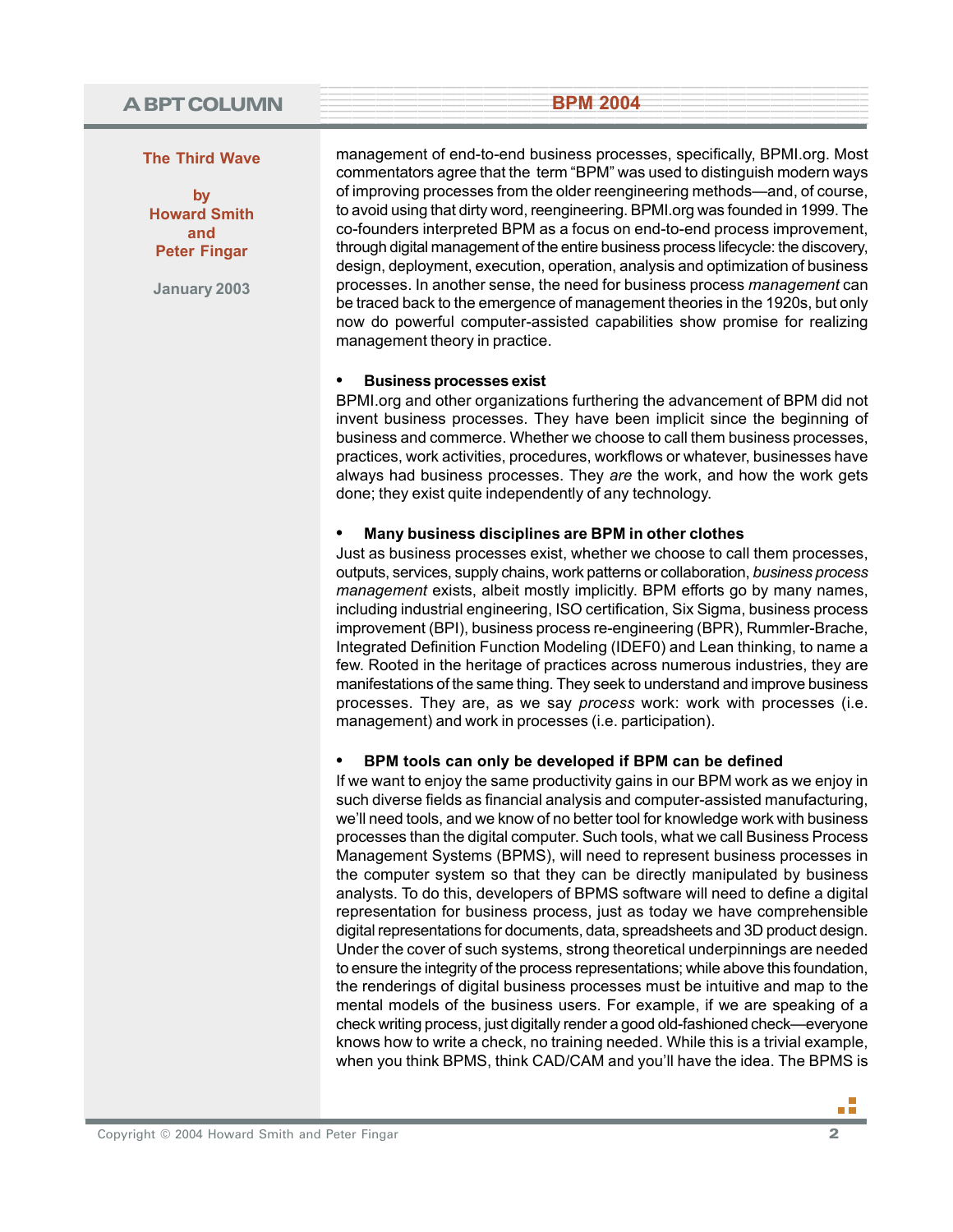**The Third Wave**

**by Howard Smith and Peter Fingar**

**January 2003**

what's really *new* in BPM—a powerful new means of executing on management theories that go back to the 1920s.

**Example 19 April 2004 BPM 2004** 

**• Reliable BPMS platforms need a foundation in science**

The only successful software products are those that are well founded in scientific theory. BPM tools need a theoretical foundation for processes, and the lifecycle of process change, for business processes must be able to change their structures as they interact with other business processes. This world of interaction processes, the world of real business processes, cannot be predetermined from the viewpoint of individual software programmers. It must be rooted in reality what processes really are, and how they behave in the ugly real world of business. Just as the mathematics of relational algebra underpin today's database management systems, the cornerstone of today's business automation, a solid computer science of mobile processes is the essential foundation for building reliable and robust BPMS platforms.

### **• There is an opportunity to create a BPMS platform**

Workflow management systems were the notable first attempt at defining and managing the flow of work in an enterprise with an initial emphasis on document routing and human interventions and decisions. Business processes, on the other hand involve more than people and document flows of work. To overcome the limitations of workflow underpinnings and address all forms of business processes, BPMI.org focused on a theory inherent to all processes, human or systems-oriented, and a corresponding digital representation for business processes. Again, this was not the first attempt. But through BPMI.org's effort the foundation has been laid to create BPMS products that can support holistic BPM in the enterprise. While there is no law of nature that says that BPMS platforms must exist, or that if they do exist that everyone must use them, BPMI.org has created the foundation to bring BPMS platforms to market. Just as the RDBMS came into the business marketplace, the market itself will determine the winners and losers.

#### **• BPMS platforms create new industries**

Just as the RDBMS (first capitalized on by Oracle and later replicated by others) spawned an IT industry comprising ten thousand software applications, there is the opportunity for a common process platform, the BPMS, to have a similar impact. Many today view the BPMS as the re-invention of the application. SAP, a successful software vendor that built its fortune packaging processes and data models for RDBMS systems, has finally run out of steam with that model. So SAP is now developing a BPMS called Netweaver, and simultaneously investing in pioneering BPMS companies such as Intalio Inc.

Recently, SAP's Shai Agassi, stated, "I think NetWeaver is our next foundation just like three-tier client server was our foundation 10 years ago. NetWeaver is our foundation for the next 10 years."<sup>1</sup> Intalio, whose n<sup>3</sup> platform many consider a proxy for a reference architecture for BPMS, are also now being mimicked by IT giants such as IBM who are developing BPEL run times which will form a new heart for their future business systems. For many BPMI.org members, the BPMS platform is not just a tool, it's 24x7 business critical infrastructure. For example, FiveSight Technologies are also developing a reliable process "core" intended as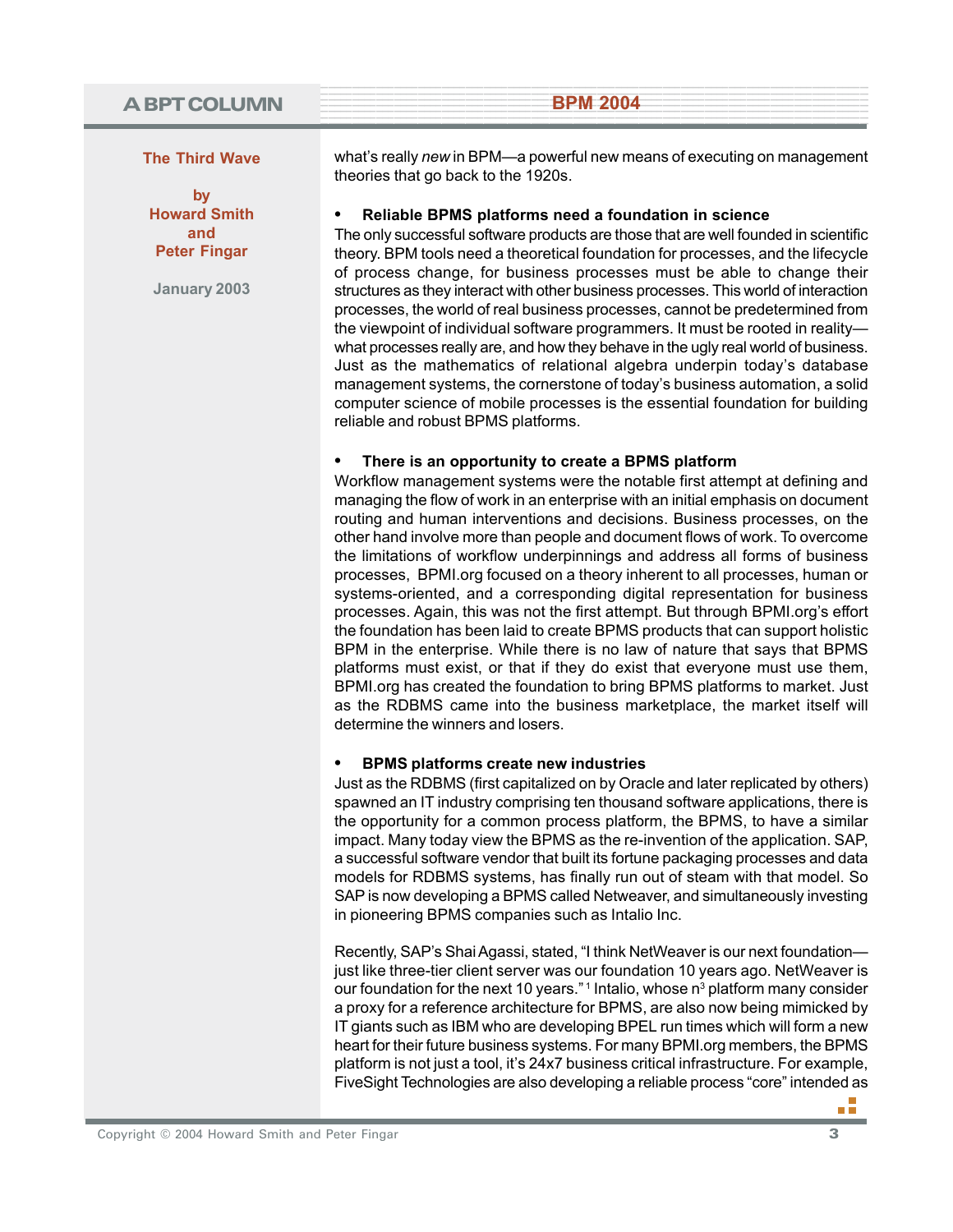### **The Third Wave**

**by Howard Smith and Peter Fingar**

**January 2003**

software infrastructure. As reported in the same eWeek article, "These latest moves put SAP in tight competition with business process management software developers, and take the company further down the new technology curve than competitors such as Oracle Corp. and PeopleSoft Inc."

**Example 19 April 2004 BPM 2004** 

Making it easier for non-IT professionals to manage their business processes without intervention from IT naturally makes some IT-professionals nervous. "Transactions are the lifeblood of the company, and this isn't just somebody slicing and dicing a workflow [for analysis]," said SAP R/3 user Paul Hoogenboom, vice president of operations and CIO at RPM International Inc., in Medina, Ohio. "These transactions ... have a great impact on the GL [general ledger], and people like me have to sign off and have integrity in those processes. You have to be really certain in an auditable process that your transaction has integrity. A lot of processes have impact on the GL." So the challenge for BPMS vendors is to achieve ERP scale integrity and reliability in business processes designed, deployed and managed from the desktop. Sounds ambitious? Yes, but this is indeed the new possibility in business automation, a possibility that directly affects the bottom line and competitive advantage in today's complex, global economy. Where there is new possibility, there is new scepticism.

While he admires SAP's initiative, Hoogenboom said he does not think it's realistic. "They are pursuing a holy grail," he said. But SAP users that have been exposed to early versions of Netweaver and early adopters of  $n^3$ , the BPMS from Intalio Inc., are enthusiastic about the direction the IT industry is heading. The basic concept is process-oriented programming, which creates executable processes, with the same power of an ERP back-end, but using a different backend approach, and using simple visual metaphors similar to what business users are already familiar with from process modeling tools from Popkin, Casewise, Mega, Proforma and IDS-Scheer. Want a new process, or a custom variant? It's as easy as copying a database table and filling in new values. Will IT-professionals want control over the BPMS platform as they have maintained over database management platforms? You betcha. Does that mean IT will have control over which processes are run over that platform? We think not. The BPMS creates a shared language between business and IT professionals, and cuts out long development times because of its Design Driven Architecture (DDA) approach. As one ERP vendor said to us, "We have a problem. Our customers want processes in 6 weeks and we are taking 18 months to deliver them." Can a BPMS platform help? It's already happening in pioneering companies, and the value proposition for implementing a BPMS platform is so compelling that no company can afford to ignore this new development, especially given the cost of ERP upgrades and consolidation.

#### **• BPM tools are applications of the BPMS platform**

Plug existing process management tools into a BPMS platform, and you have the start of a new industry with a radically different ROI model to that which ERP vendors have pursued to date. Such tools are the baby steps towards a BPM industry.

Copyright © 2004 Howard Smith and Peter Fingar **4**

пñ